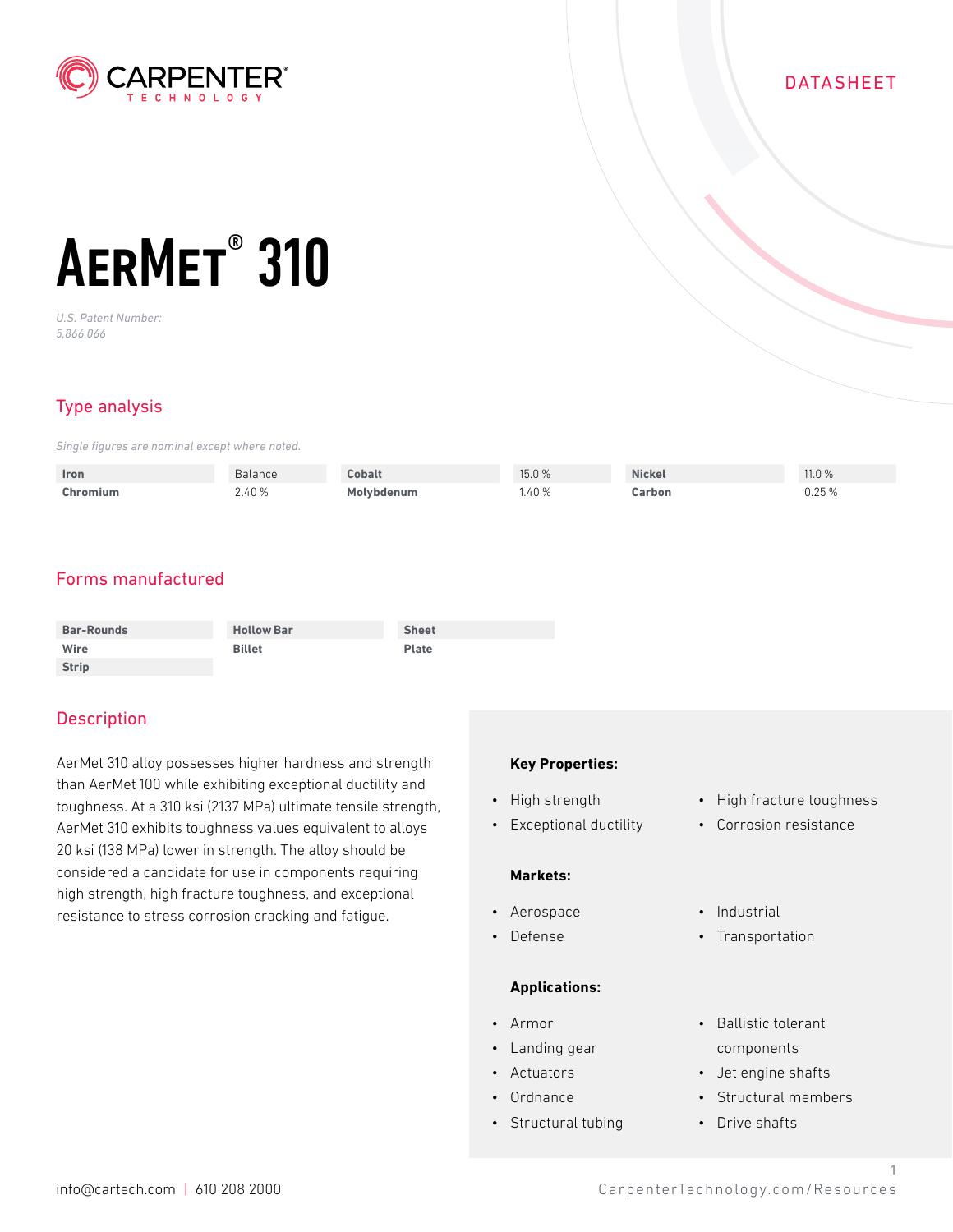

#### Corrosion resistance

#### AerMet 310 possesses environmental resistance similar to AerMet 100.

#### *Important Note:*

*The following 4-level rating scale (Excellent, Good, Moderate, Restricted) is intended for comparative purposes only and is derived from experiences with wrought product. Additive manufactured material may perform differently; corrosion testing is recommended. Factors that affect corrosion resistance include temperature, concentration, pH, impurities, aeration, velocity, crevices, deposits, metallurgical condition, stress, surface finish, and dissimilar metal contact.*

**Humidity** Restricted

# Typical mechanical properties

| $\blacksquare$ EFFECT OF ORIENTATION ON TYPICAL MECHANICAL PROPERTIES $\blacksquare$ |                                 |            |                                            |            |                   |                                    |                                 |
|--------------------------------------------------------------------------------------|---------------------------------|------------|--------------------------------------------|------------|-------------------|------------------------------------|---------------------------------|
| <b>ORIENTATION</b>                                                                   | <b>YIELD</b><br><b>STRENGTH</b> |            | <b>ULTIMATE TENSILE</b><br><b>STRENGTH</b> |            | <b>ELONGATION</b> | <b>REDUCTION</b><br><b>OF AREA</b> | <b>CHARPY</b><br><b>V-NOTCH</b> |
|                                                                                      | ksi                             | <b>MPa</b> | ksi                                        | <b>MPa</b> | %                 | %                                  | <b>FT-LBS</b>                   |
| Longitudinal                                                                         | 275                             | 1896       | 315                                        | 2172       | 14.5              | 63                                 | 20                              |
| Transverse                                                                           | 275                             | 1896       | 315                                        | 2172       | 13.0              | 53                                 |                                 |

*1 Heat treatment: 1675°F +/- 25°F (913°C +/- 14°C) 1 hour, air cooled, -100°F (-73°C) 1 hour, 900°F +/- 10°F (482°C +/- 6°C) 6 hours, air cool*

| TYPICAL ROOM TEMPERATURE VS. ELEVATED TEMPERATURE, 400°F (204°C), LONGITUDINAL' |     |                                 |            |                                            |            |                   |                                    |
|---------------------------------------------------------------------------------|-----|---------------------------------|------------|--------------------------------------------|------------|-------------------|------------------------------------|
| <b>TEST TEMPERATURE</b>                                                         |     | <b>YIELD</b><br><b>STRENGTH</b> |            | <b>ULTIMATE TENSILE</b><br><b>STRENGTH</b> |            | <b>ELONGATION</b> | <b>REDUCTION</b><br><b>OF AREA</b> |
| $^{\circ}$                                                                      | ۰c  | ksi                             | <b>MPa</b> | ksi                                        | <b>MPa</b> | %                 |                                    |
| Room temperature                                                                |     | 269                             | 1852       | 311                                        | 2145       | 15.2              | 66.4                               |
| 400                                                                             | 204 | 252                             | 1737       | 283                                        | 1948       | 16.G              | 66.2                               |

*1 Heat treatment: 1675°F (913°C), 1 hour, air cooled, -100°F (-73°C) 1 hour, air warmed, 900°F (482°C) 5 hours, air cool*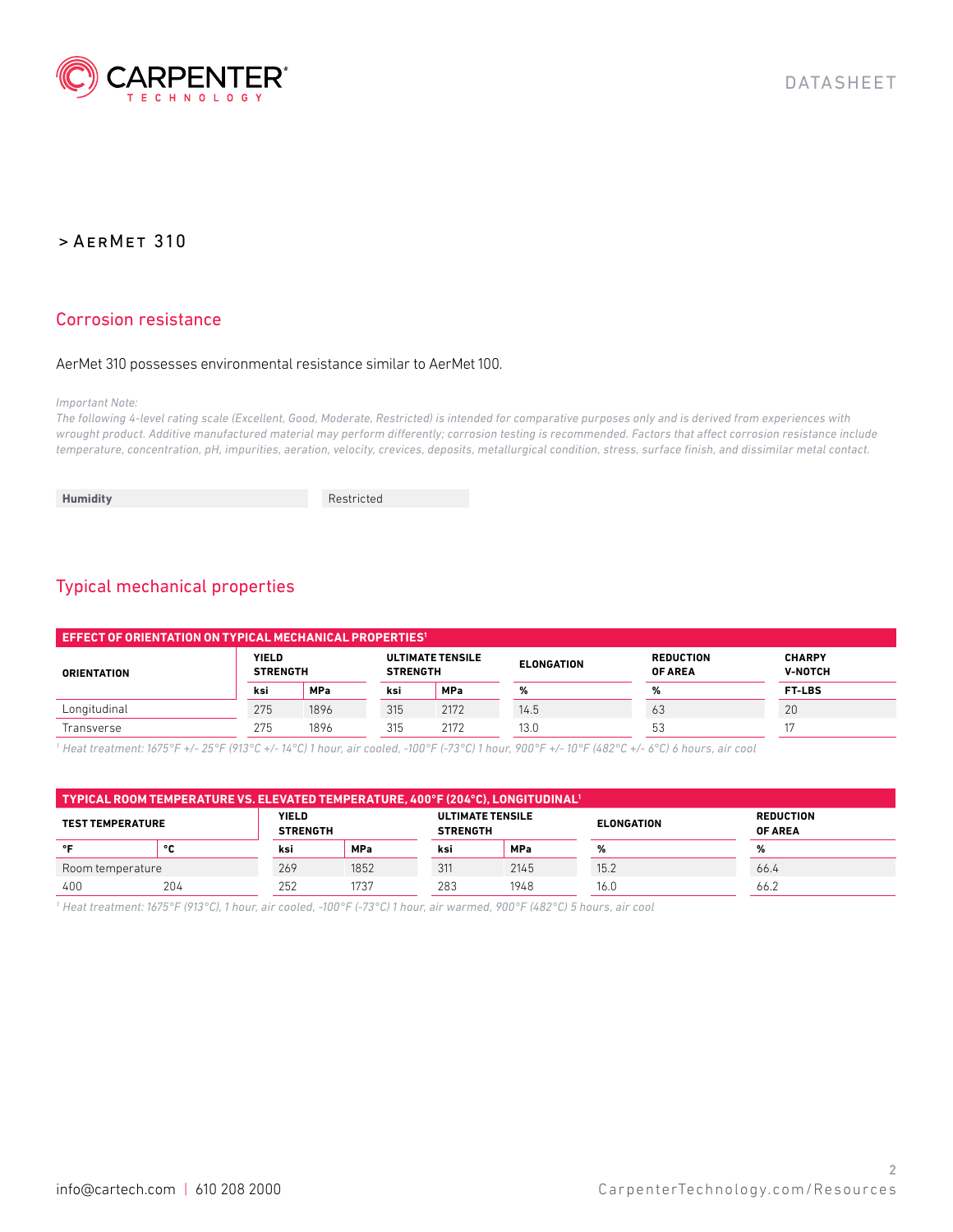

## Typical magnetic properties

#### **DC NORMAL MAGNETIC PROPERTIES — 0.0906 IN. THICK STRIP**



*Heat treatment: 1700°F (926°C) 1 hour, air cooled, -100°F (-73°C) 8 hours, air warmed, 900°F (482°C) 5 hours, air cool*

| <b>PROPERTIES</b><br><b>DC</b> |                  |         |              |                 |  |
|--------------------------------|------------------|---------|--------------|-----------------|--|
| $B_{MAX}$ (T)                  | $H_{MAX}$ (kA/m) | D.U.    | (kA/m)       | <b>MAX Perm</b> |  |
| 1.97                           | 56.57            | . . U 1 | 0.11<br>J.HL | 168             |  |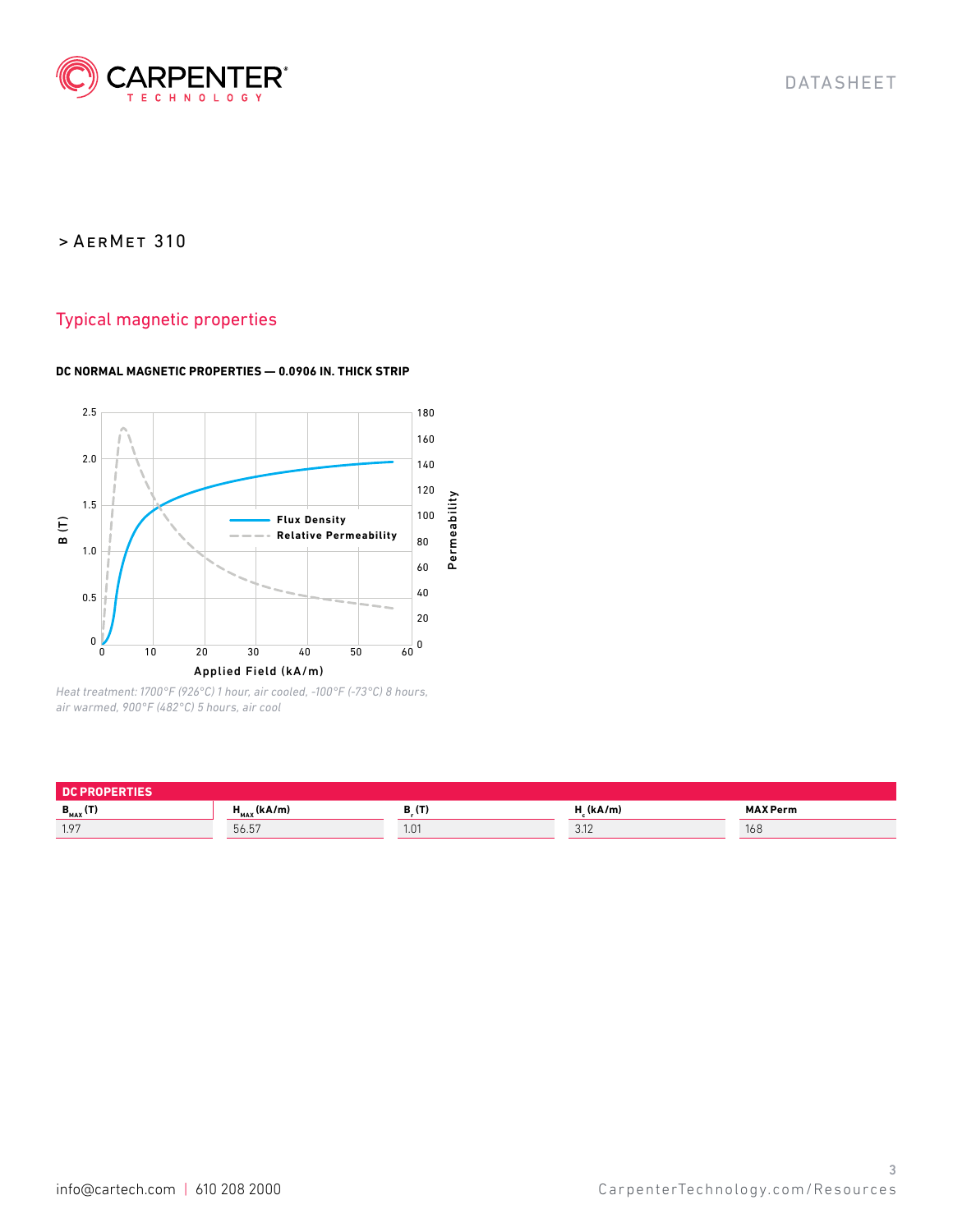

#### Heat treatment

| <b>Decarburization</b>    | Like other carbon-bearing high-strength alloys, AerMet 310 is subject to decarburization during hardening. Heat<br>treatment should take place in a neutral atmosphere furnace, salt bath, or vacuum. Decarburization should be<br>determined by comparing the surface and internal hardness of a small test cube for proper response. Metallographic<br>determination of decarburization is not recommended for this alloy.                                                                                                                                                                                                                                                            |
|---------------------------|-----------------------------------------------------------------------------------------------------------------------------------------------------------------------------------------------------------------------------------------------------------------------------------------------------------------------------------------------------------------------------------------------------------------------------------------------------------------------------------------------------------------------------------------------------------------------------------------------------------------------------------------------------------------------------------------|
| <b>Normalizing</b>        | AerMet 310 can be normalized by heating to 1775°F (968°C), holding for 1 hour and air cooling to room temperature.<br>Optimum softening for machining is obtained by following the 1775°F (968°C) normalize with a 16-hour 1250°F (677°C)<br>overage anneal.                                                                                                                                                                                                                                                                                                                                                                                                                            |
| <b>Annealing</b>          | AerMet 310 is softened by using a 1250°F (677°C) overage anneal for 16 hours. The optimum annealed hardness of 40<br>HRC maximum is obtained following this anneal.                                                                                                                                                                                                                                                                                                                                                                                                                                                                                                                     |
| <b>Solution treatment</b> | The solution treatment temperature range is $1675^{\circ}F + 1/25^{\circ}F$ (913°C +/-14°C) for 1 hour. The solution treatment<br>temperature must be monitored by a thermocouple attached to the load.                                                                                                                                                                                                                                                                                                                                                                                                                                                                                 |
| Quenching                 | Water quenching is not recommended.<br>Proper quenching practice is essential for AerMet 310. The alloy should be cooled from the solution treatment<br>temperature to 150°F (66°C) in 1 to 2 hours to develop optimum properties. Individual sections larger than 2 in.<br>diameter or 1 in. thick (plate) must be quenched with oil in order to obtain 150°F (66°C) in 1 to 2 hours. Individual<br>sections up to 2 in. diameter or 1 in. thick (plate) will air cool to 150°F (66°C) in 1 to 2 hours. The cooling rate of the<br>furnace load must be monitored by a thermocouple attached to the hottest spot in the load to ensure the 2-hour<br>cool to 150°F (66°C) is obtained. |
| <b>Cold treatment</b>     | Following cooling to room temperature, to obtain the full toughness capability, AerMet 310 should be cooled to -100°F<br>(-73°C) and held for 1 hour. The parts can then be air warmed.                                                                                                                                                                                                                                                                                                                                                                                                                                                                                                 |
| <b>Straightening</b>      | AerMet 310 exhibits minimal size change during heat treatment; however, for some parts, mechanical straightening<br>to compensate for distortion during heat treatment is appropriate.<br>Prior to straightening, a low temperature stress relief at 350/400°F (177/204°C) for 5 hours following the refrigeration<br>operation will provide an optimal combination of ductility and yield strength for the mechanical straightening<br>operation.                                                                                                                                                                                                                                      |
| Age                       | The standard aging treatment for AerMet 310 is 900°F +/-10°F (482°C +/-6°C) for 3 to 8 hours. Parts made from<br>AerMet 310 should never be aged at a temperature below 875°F (468°C).                                                                                                                                                                                                                                                                                                                                                                                                                                                                                                  |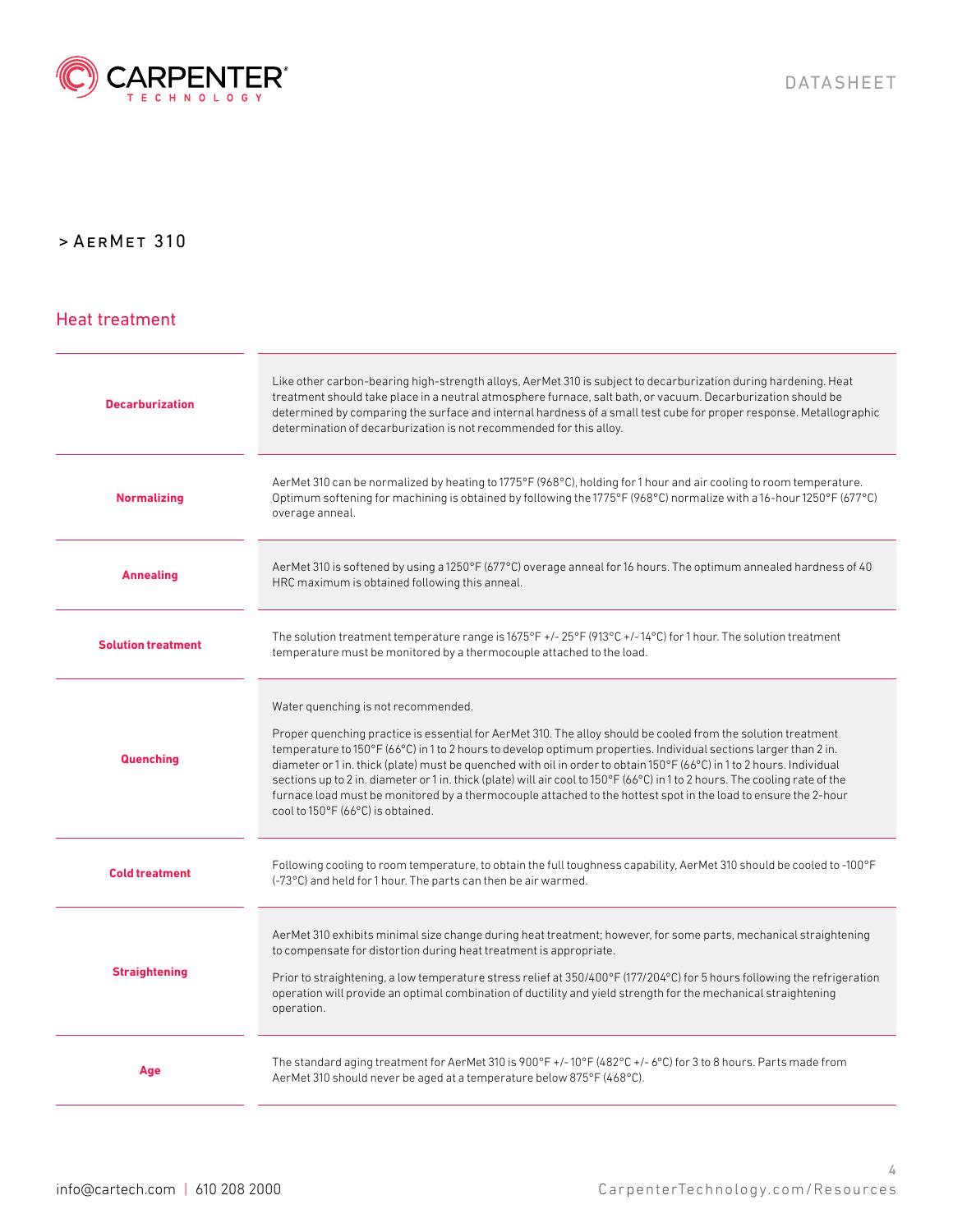

#### **AGING STUDY—UTS VS. HRC**



## **Workability**

| <b>Forging</b>       | Primary breakdown forging of AerMet 310 should be done at a maximum starting temperature of 2250°F (1232°C). Finish<br>forging should be done from 1800°F (982°C) with a finishing temperature below 1650°F (899°C) in order to optimize the<br>final heat treated properties. Following forging, the parts should be air cooled to room temperature and then annealed.<br>Following the anneal, the forgings should be normalized in order to restore properties to the dead zone. |
|----------------------|-------------------------------------------------------------------------------------------------------------------------------------------------------------------------------------------------------------------------------------------------------------------------------------------------------------------------------------------------------------------------------------------------------------------------------------------------------------------------------------|
| <b>Machinability</b> | AerMet 310 is somewhat more difficult to machine than 4340 at Rockwell C 38. Carbide tools are recommended at 280<br>to 350 SFM. Following rough machining, if a stress relief is desired, stress relieve at 800°F (427°C) for 1 to 3 hours.                                                                                                                                                                                                                                        |

## Other information

|                           | A Designer's Manual On Specialty Alloys For Critical Automotive Components                          |  |  |  |
|---------------------------|-----------------------------------------------------------------------------------------------------|--|--|--|
|                           | A Guide to Etching Specialty Alloys for Microstructural Evaluation                                  |  |  |  |
| <b>Technical articles</b> | New Requirements for Ferrous-Base Aerospace Alloys                                                  |  |  |  |
|                           | Selection of High Strength Stainless Steels for Aerospace, Military and Other Critical Applications |  |  |  |
|                           | Toughness Index for Alloy Comparisons                                                               |  |  |  |
|                           |                                                                                                     |  |  |  |